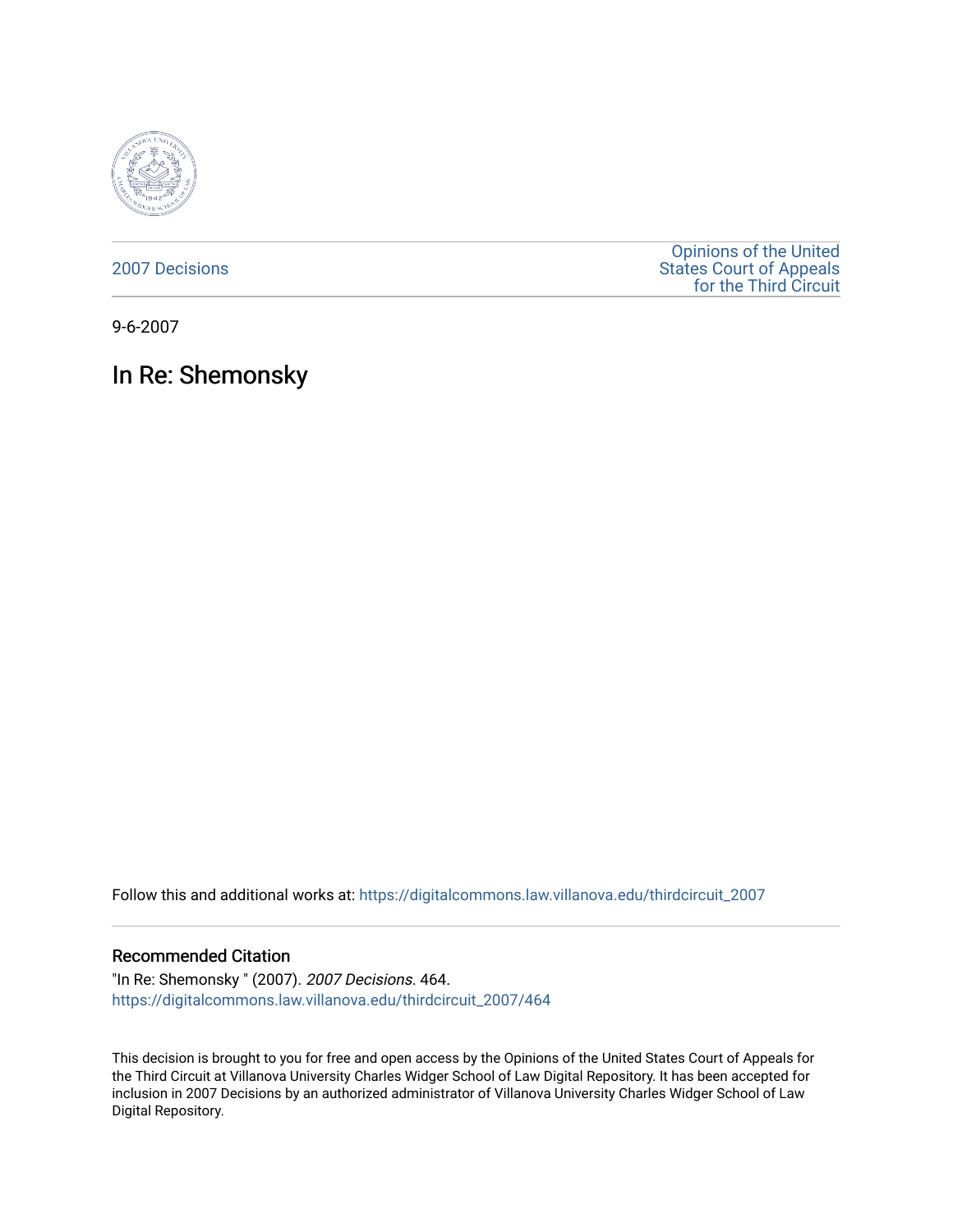## **CLD-337 NOT PRECEDENTIAL**

## UNITED STATES COURT OF APPEALS FOR THE THIRD CIRCUIT

NOS. 07-3093, 07-3104, & 07-3105 \_\_\_\_\_\_\_\_\_\_\_\_\_\_\_\_

IN RE: MICHAEL R. SHEMONSKY,

Appellant

MICHAEL G. OLEYAR, JR.,

\_\_\_\_\_\_\_\_\_\_\_\_\_\_\_\_\_\_\_\_\_\_\_\_\_\_\_\_\_\_\_\_\_\_\_\_

Trustee

On Appeal From the United States District Court For the Middle District of Pennsylvania (D.C. Civ. Nos. 07-cv-00765, 07-cv-00766, & 07-cv-00806) District Judge: Honorable Malcolm Muir

> Submitted For Possible Dismissal as Moot August 16, 2007

\_\_\_\_\_\_\_\_\_\_\_\_\_\_\_\_\_\_\_\_\_\_\_\_\_\_\_\_\_\_\_\_\_\_\_\_\_\_\_

BEFORE: RENDELL, SMITH and JORDAN, CIRCUIT JUDGES

(Filed: September 6, 2007) \_\_\_\_\_\_\_\_\_\_\_\_\_\_\_\_\_\_\_\_\_\_\_

 OPINION \_\_\_\_\_\_\_\_\_\_\_\_\_\_\_\_\_\_\_\_\_\_\_

PER CURIAM

Michael Shemonsky appeals the District Court's order denying his motions to

proceed in forma pauperis on appeal. Shemonsky filed notices of appeal from the District

Court's order deeming his appeals from three Bankruptcy Court orders withdrawn. These

appeals were docketed at C.A. Nos. 07-2784, 07-2790, and 07-2791. Shemonsky filed